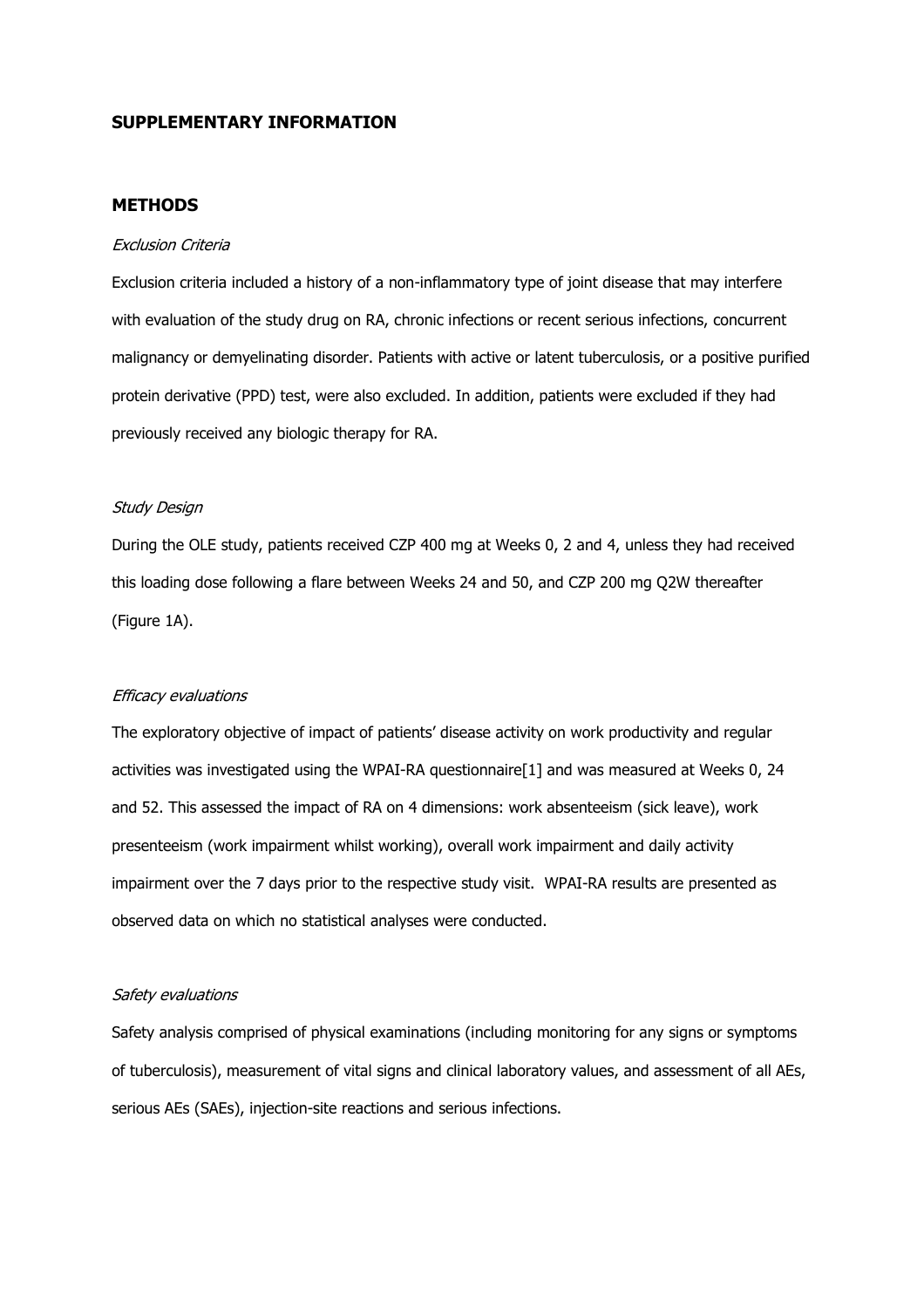## RESULTS

## Safety

The frequency of injection site reactions was 3.1% and 2.0% in CZP and placebo groups, respectively. There was only one case of injection site pain (1.0%), in the placebo group. In the 27 patients who continued in the follow-up period, the most frequently reported AEs included infections and infestations, gastrointestinal disorders and nervous system disorders (Table S2). The only SAE was one event of cerebrovascular accident (in the prior CZP group).

## **REFERENCES**

1. Reilly MC, Zbrozek AS, Dukes EM. The validity and reproducibility of a work productivity and activity impairment instrument. PharmacoEconomics. 1993 Nov;4(5):353-65.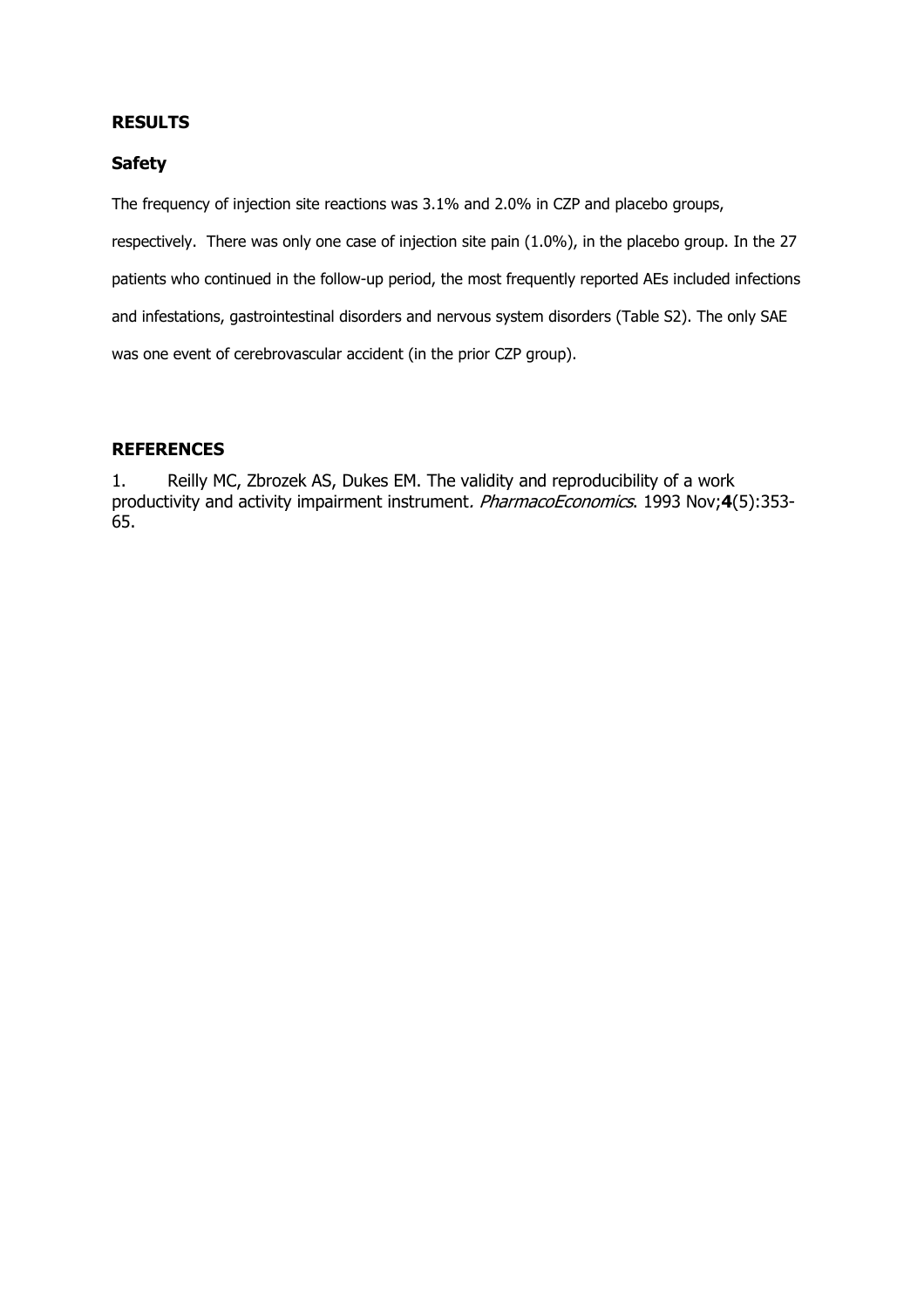Table S1. ACR core components and patient-reported outcomes at Baseline and Week 24 (LOCF).

|                                                         | <b>Baseline</b>     |                        | Week 24             |                        | <b>Change from Baseline</b> |                        |
|---------------------------------------------------------|---------------------|------------------------|---------------------|------------------------|-----------------------------|------------------------|
| Mean (SD)                                               | Placebo<br>$(n=98)$ | <b>CZP</b><br>$(n=96)$ | Placebo<br>$(n=98)$ | <b>CZP</b><br>$(n=96)$ | Placebo<br>$(n=98)$         | <b>CZP</b><br>$(n=96)$ |
| <b>ACR Core Components</b>                              |                     |                        |                     |                        |                             |                        |
| TJC.                                                    | 3.9(1.6)            | 3.7(1.5)               | 5.7(5.4)            | 3.1(3.8)               | 1.8(5.5)                    | $-0.6(3.8)$            |
| SJC                                                     | 3.2(1.3)            | 3.4(1.5)               | 4.1(3.6)            | 1.7(2.1)               | 0.9(3.2)                    | $-1.6(2.4)$            |
| Patient's global assessment of pain (VAS)               | 36.8 (19.1)         | 36.9 (20.8)            | 37.1 (26.3)         | 27.5(23.6)             | 1.0(24.3)                   | $-12.4(25.5)***$       |
| Patient's global assessment of disease activity (VAS)   | 35.6 (16.7)         | 36.7 (18.5)            | 38.3 (25.0)         | 28.8 (23.5)            | 2.9(25.4)                   | $-7.6(28.7)$ **        |
| Physician's global assessment of disease activity (VAS) | 27.2(10.7)          | 26.9(10.5)             | 30.4(20.1)          | 17.1 (14.9)            | 3.4(20.7)                   | $-9.7(17.2)$           |
| HAQ-DI                                                  | 1.04(0.60)          | 1.11(0.62)             | 1.00(0.68)          | 0.86(0.63)             | $-0.03(0.49)$               | $-0.25(0.46)$ **       |
| CRP geometric mean $(CV)$ – ratio to Baseline           | 8.6(116.6)          | 7.2(114.2)             | 8.4(125.0)          | 4.9(93.8)              | 1.0(108.9)                  | 0.69(122.6)            |
| ESR geometric mean $(CV)$ – ratio to Baseline           | 31.5 (38.6)         | 32.1 (40.1)            | 22.4 (77.5)         | 15.2 (72.8)            | 0.72(72.8)                  | 0.48(68.1)             |
| <b>Other Patient Reported Outcomes</b>                  |                     |                        |                     |                        |                             |                        |
| FAS                                                     | 4.3(2.0)            | 4.9(2.4)               | 4.3(2.4)            | 3.7(2.2)               | 0.1(2.1)                    | $-1.2(2.2)$ **         |
| $SF-36^+$<br><b>PCS</b>                                 | 36.9(7.2)           | 35.2 (7.2)             | 38.0(7.8)           | 40.8(8.5)              | 1.7(7.6)                    | $6.0(7.5)$ **          |
| <b>MCS</b>                                              | 44.3 (11.2)         | 42.1 (10.2)            | 44.7 (11.3)         | 46.1 (11.4)            | 0.5(9.3)                    | $4.0(9.8)*$            |

\*p≤0.05 (CZP – placebo LS mean difference in change from Baseline); \*\*p≤0.01 (CZP – placebo LS mean difference in change from Baseline); \*\*\*p≤0.001 (CZP – placebo LS mean difference in change from Baseline); †Values are reported for the observed set, with no imputation method. There were no statistical comparisons for TJC, SJC, CRP and ESR. HAQ-DI, Health assessment questionnaire–disability index; TJC, Tender joint count; SJC, Swollen joint count; VAS, Visual analog scale; CV, Coefficient of variation; FAS, Fatigue assessment scale; SF-36, Short form health survey with 36 questions; PCS, Physical component summary; MCS, Mental component summary.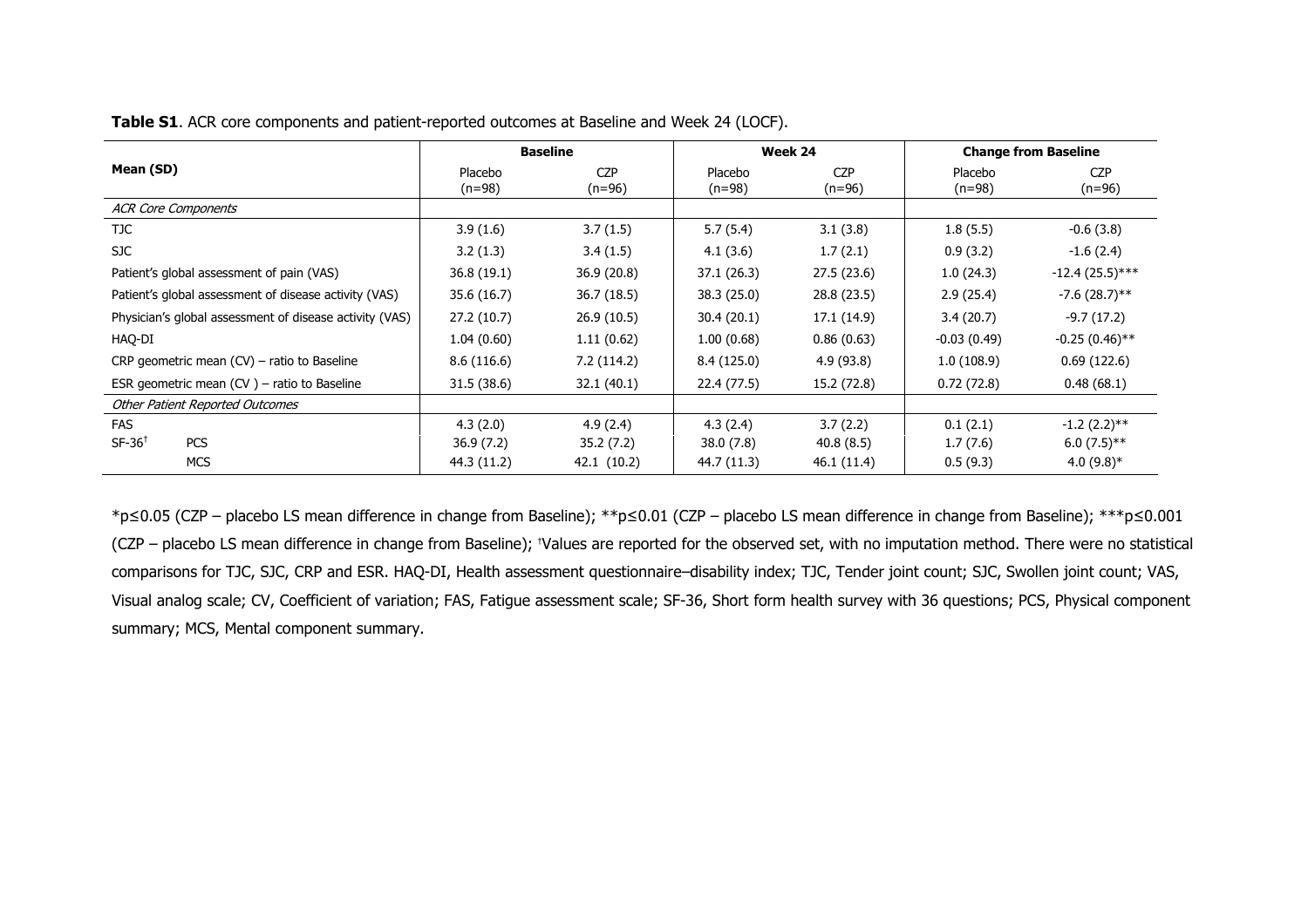Table S2: Treatment-emergent adverse events in the safety population during the open-label followup period.

|                                                    | Open-label follow-up period |             |  |
|----------------------------------------------------|-----------------------------|-------------|--|
|                                                    | Prior placebo               | Prior CZP   |  |
|                                                    | $(n=7)$                     | $(n=20)$    |  |
| Any AE, n (%)                                      | 0                           | 7 (35.0%)   |  |
| Drug related, n (%)                                | $\mathbf 0$                 | $1(5.0\%)$  |  |
| Infections and infestations                        | 0                           | 4 (20.0%)   |  |
| Serious AEs, n (%)                                 | $\mathbf{0}$                | $1(5.0\%)$  |  |
| Serious infections, n (%)                          | 0                           | 0           |  |
| Malignancies                                       | 0                           | 0           |  |
| AE leading to death, n (%)                         | $\mathbf{0}$                | $\Omega$    |  |
| AE leading to withdrawal*                          | 0                           | $1(5.0\%)$  |  |
| Most common AE**                                   |                             |             |  |
| <b>System order class</b>                          |                             |             |  |
| Preferred term                                     |                             |             |  |
| <b>Gastrointestinal disorders</b>                  | 0                           | $2(10.0\%)$ |  |
| Nausea                                             | 0                           | $2(10.0\%)$ |  |
| <b>General disorders and administration</b>        | 0                           | $1(5.0\%)$  |  |
| site conditions                                    |                             |             |  |
| Influenza-like illness                             | 0                           | $1(5.0\%)$  |  |
| <b>Infections and infestations</b>                 | 0                           | 4 (20.0%)   |  |
| <b>Bronchitis</b>                                  | 0                           | $2(10.0\%)$ |  |
| Laryngitis                                         | 0                           | $1(5.0\%)$  |  |
| <b>Rhinitis</b>                                    | 0                           | $1(5.0\%)$  |  |
| <b>Nervous system disorders</b>                    | 0                           | $2(10.0\%)$ |  |
| Cerebrovascular accident                           | 0                           | $1(5.0\%)$  |  |
| Syncope vasovagal                                  | 0                           | $1(5.0\%)$  |  |
| <b>Psychiatric disorders</b>                       | 0                           | $1(5.0\%)$  |  |
| Depression                                         | 0                           | $1(5.0\%)$  |  |
| Respiratory, thoracic and mediastinal<br>disorders | 0                           | $2(10.0\%)$ |  |
| Cough                                              | 0                           | $1(5.0\%)$  |  |
| Rhinorrhoea                                        | 0                           | $1(5.0\%)$  |  |
| <b>Skin and subcutaneous tissue</b>                | 0                           | $1(5.0\%)$  |  |
| disorders                                          |                             |             |  |
| Hyperhidrosis                                      | 0                           | $1(5.0\%)$  |  |

Results are shown as n (%) of patients. \*Temporary or permanent discontinuation of the drug. \*\*Treatment-emergent adverse events occurring in >3% of the safety population in the specified period (in either CZP or placebo group). AE, Adverse event.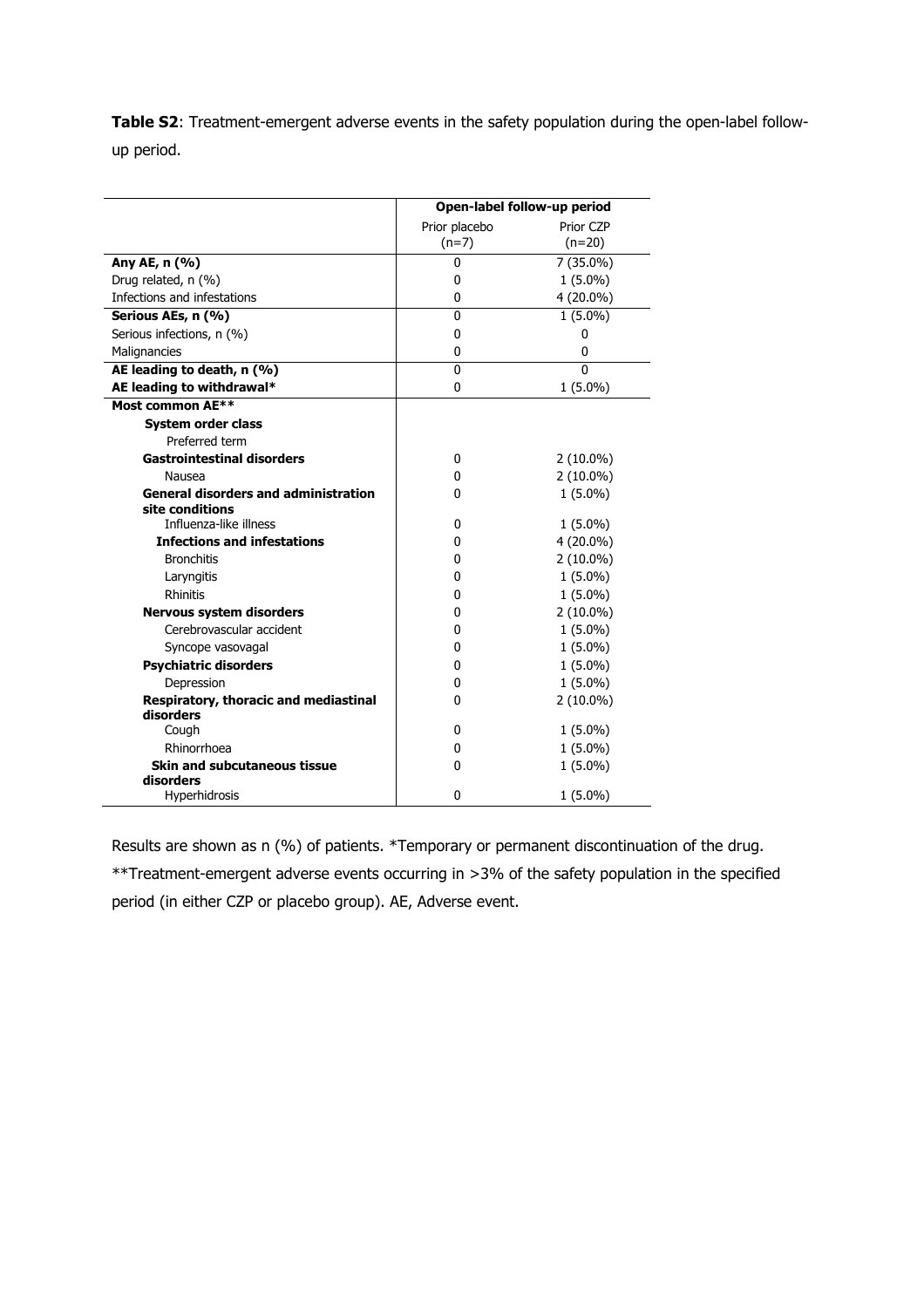# SUPPLEMENTARY FIGURE TITLES AND LEGENDS

Figure S1. (A) Mean DAS28(ESR) scores up to Week 24 (LOCF); (B) DAS28(ESR) disease state at Baseline, Week 12 and Week 24 (LOCF); (C) Mean SDAI scores up to Week 24 (LOCF); (D) SDAI disease state at Baseline, Week 12 and Week 24 (LOCF).

**Figure S2.** Effect of CZP on work productivity and daily activities. (A) Absenteeism (% work time missed due to RA); (B) Presenteeism (% impairment while working due to RA); (C) Overall work impairment due to RA (%); (D) Daily activity impairment due to RA (%) (ITT population, observed data).

Figure S3. Kaplan-Meier curve for loss of CDAI remission (CDAI score >2.8 at 2 consecutive visits) after Week 24 (W24 Remitter Set, n=24).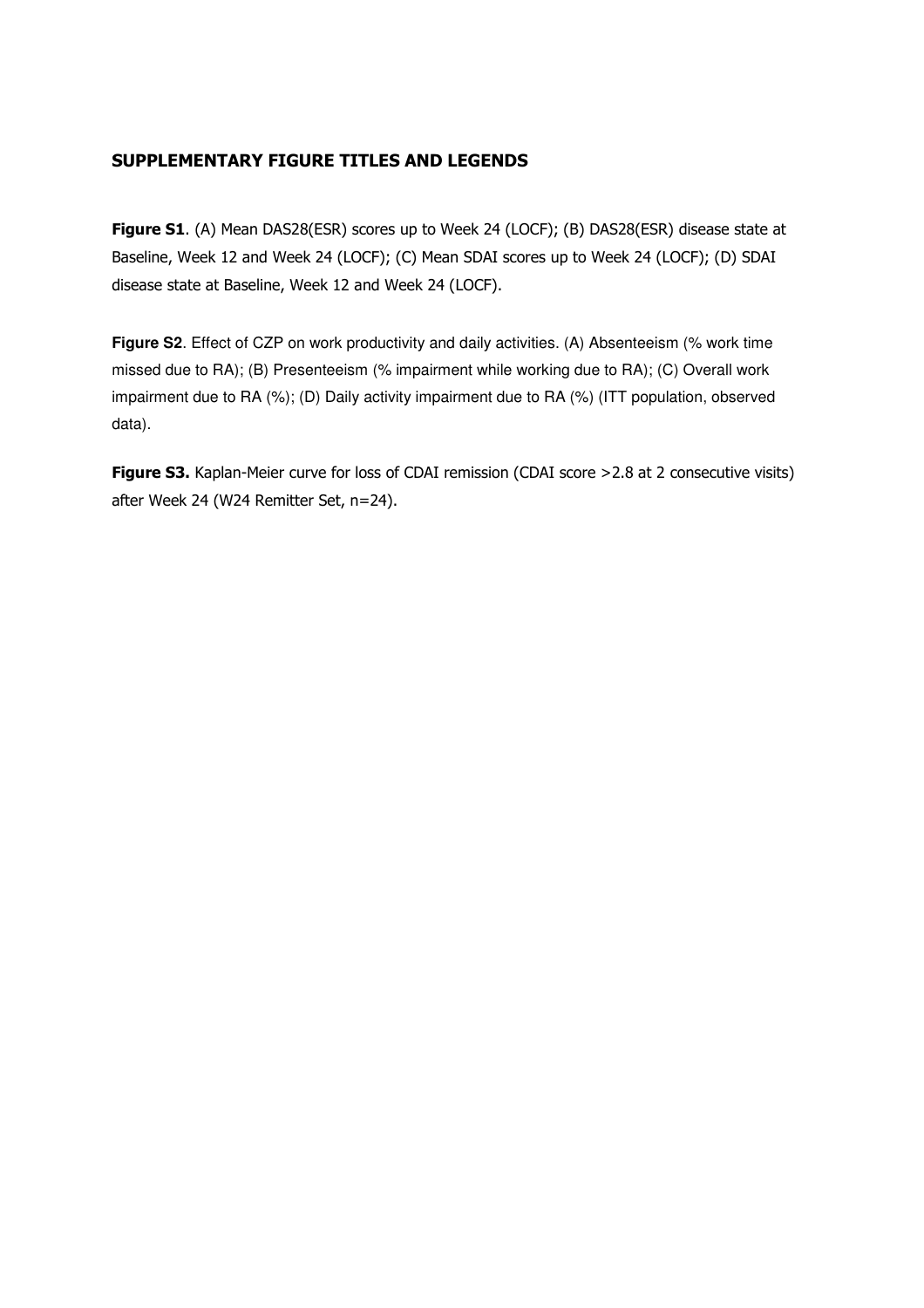

180x150mm (300 x 300 DPI)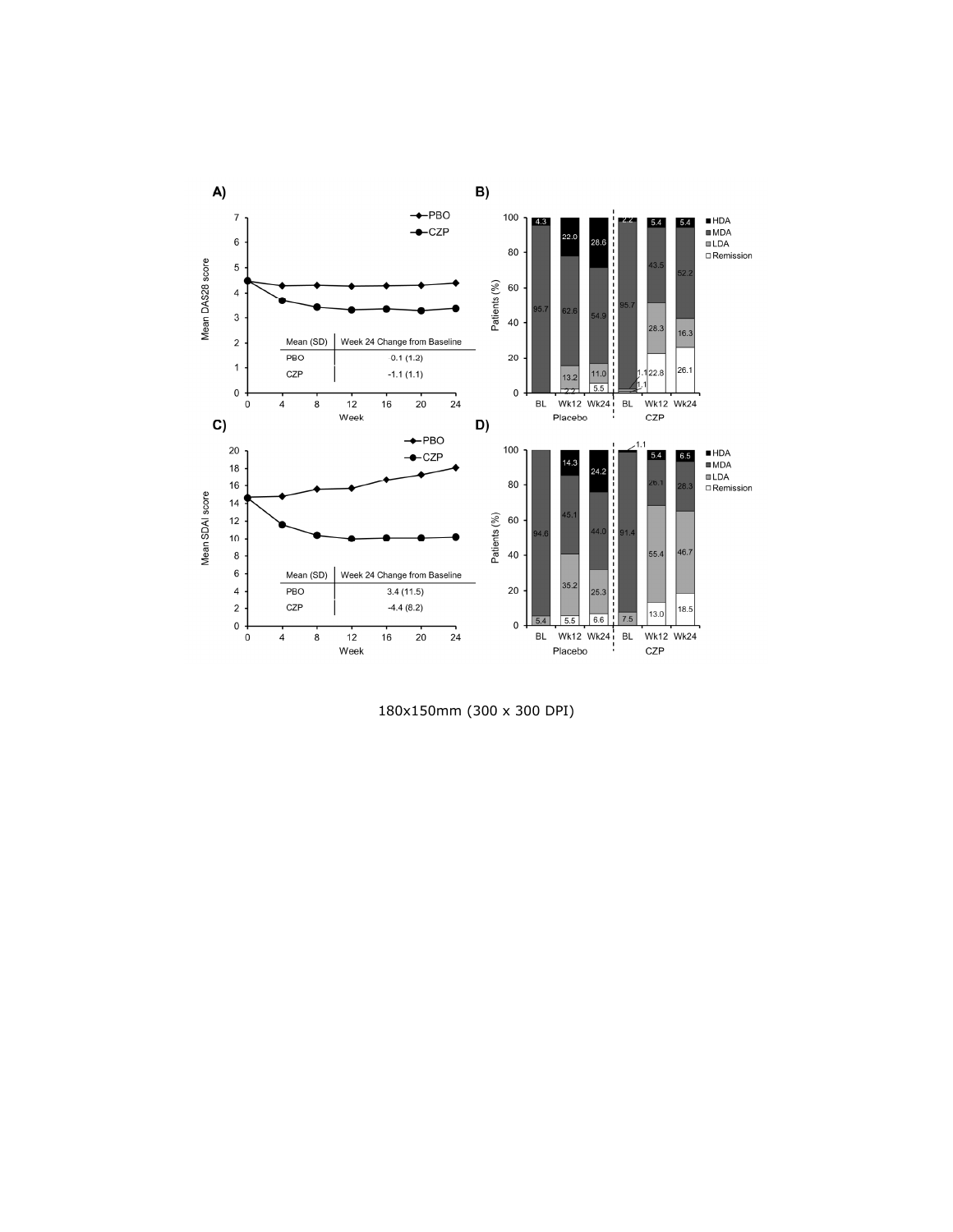

\* Based on employed patients only.

180x228mm (300 x 300 DPI)